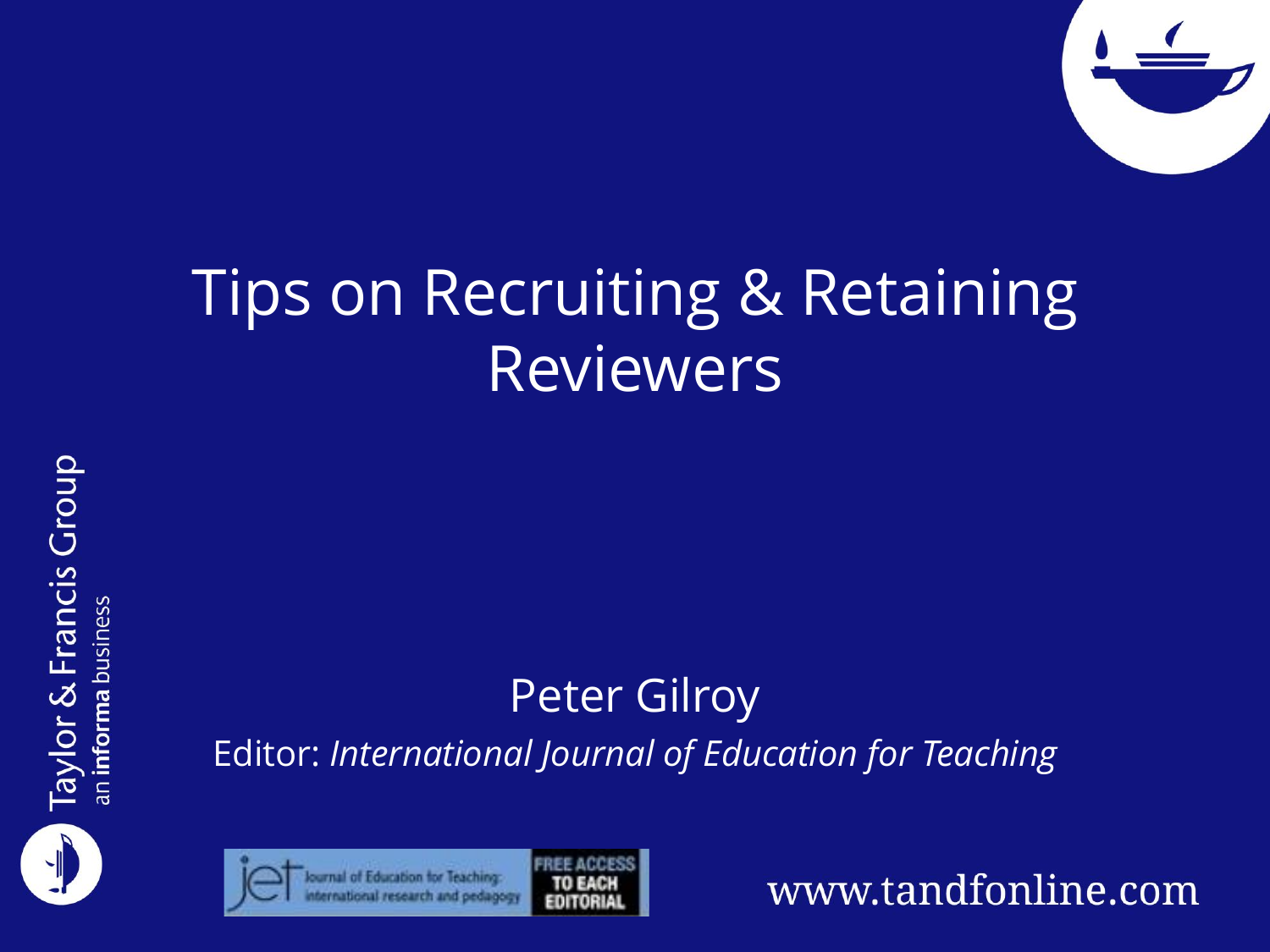

www.tandfonline.com

- 1. Prefer to ask those who have written for us, so have experience of our reviewing process every 3 issues/6 months contact authors
- 2. Careful and personal explanation of requirements
- 3. If have problems with identifying a reviewer then ask a key authority used by author



**Taylor & Francis Group**<br>an informa business



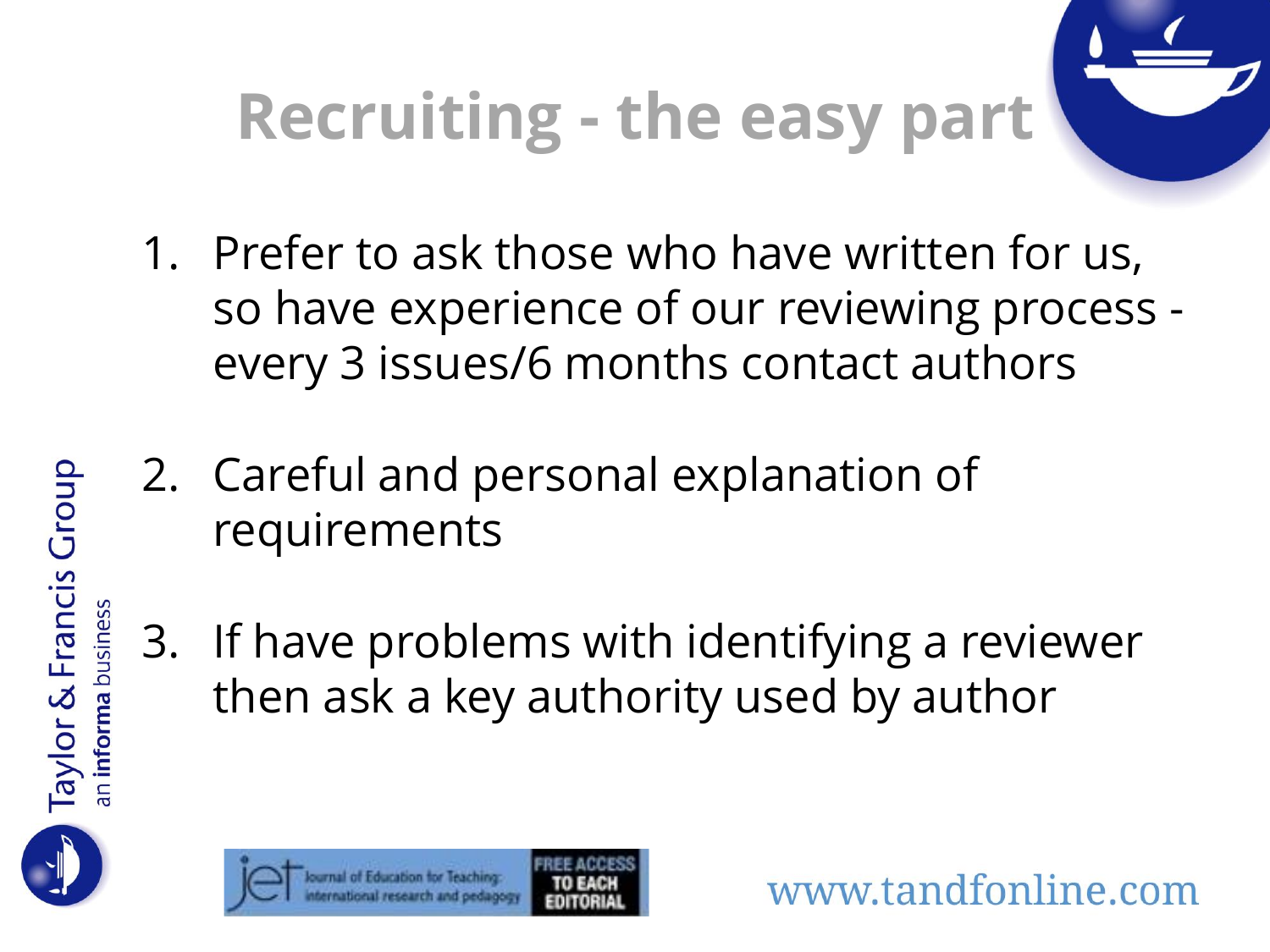### **Recruiting**



www.tandfonline.com

- 4. Encourage Guest Editors of Special Issues to identify their own reviewers – then add them to the data base
- 5. Use my networks + Conference presenters
- 6. Ask existing reviewers for alternatives
- 7. Send formal email inviting reviewers to join the 'International Review Panel'



**Taylor & Francis Group**<br>an informa business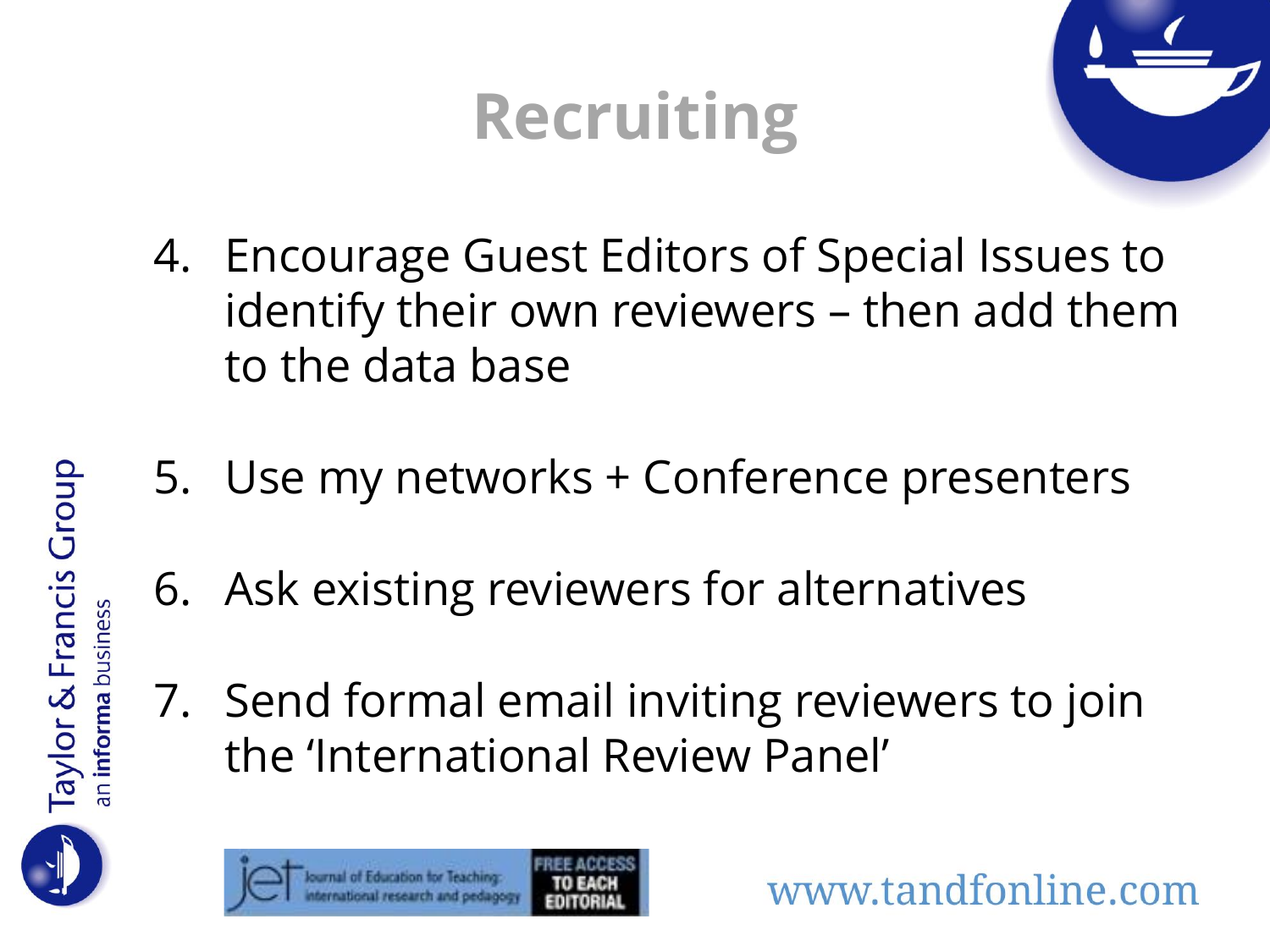# **Retaining – the hard part**



- 1. Filter out obviously inappropriate papers
- 2. Explain why we have sent them a paper
- 3. Explain that they will never have more than 2 papers per year, if that
- 4. If a new reviewer tell them the decision of the second reviewer and overall decision
- 5. Add the T&F discount voucher



Taylor & Francis Group



www.tandfonline.com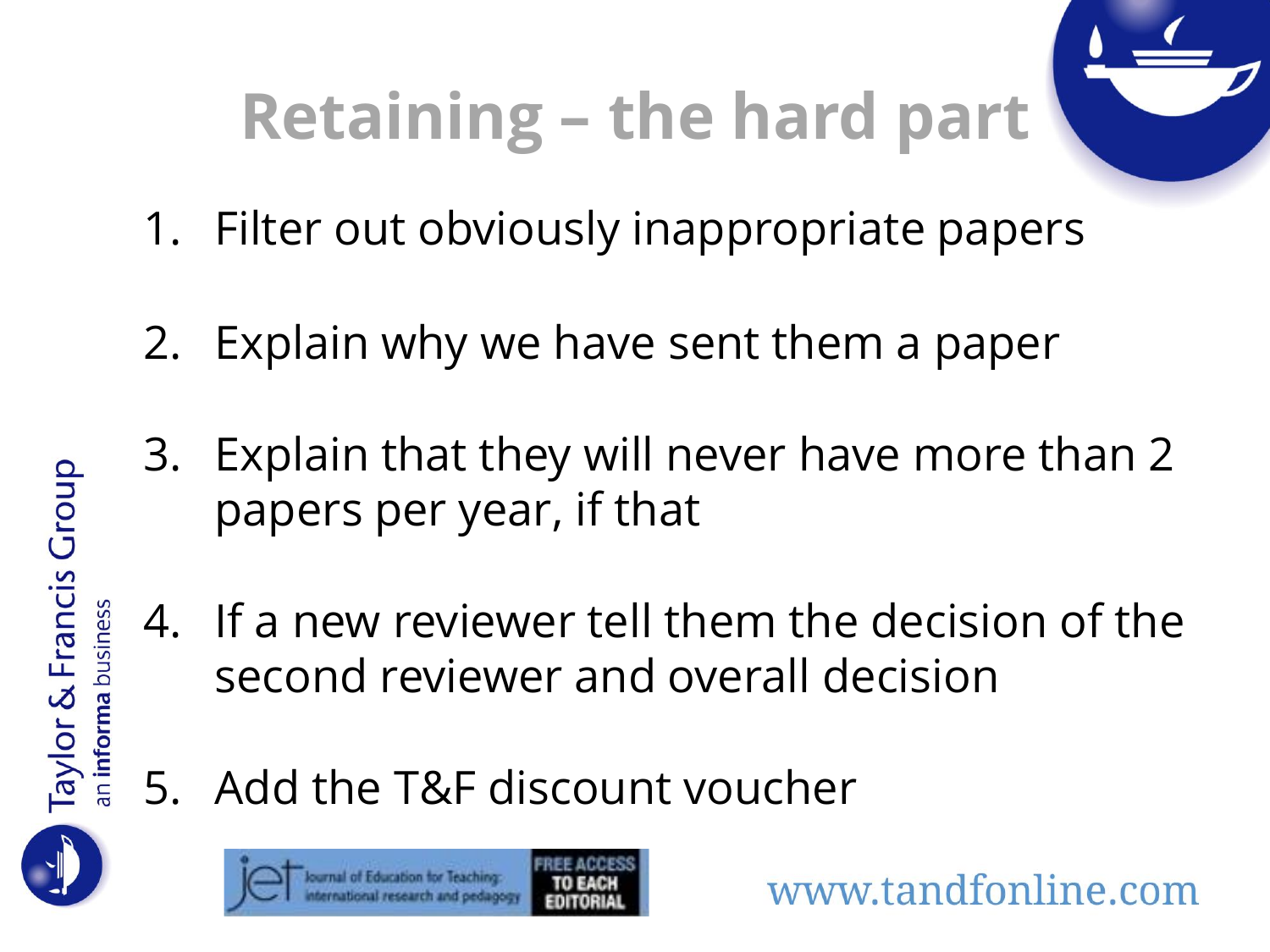## **Retaining**



www.tandfonline.com

- 6. We use a contact data base to match reviewers' profiles to papers' topics
- 7. We always use the personal touch in correspondence with reviewers
- 8. We regularly ask reviewers to check:
	- They are happy to continue reviewing
	- Their interests are unchanged



Taylor & Francis Group

n informa business